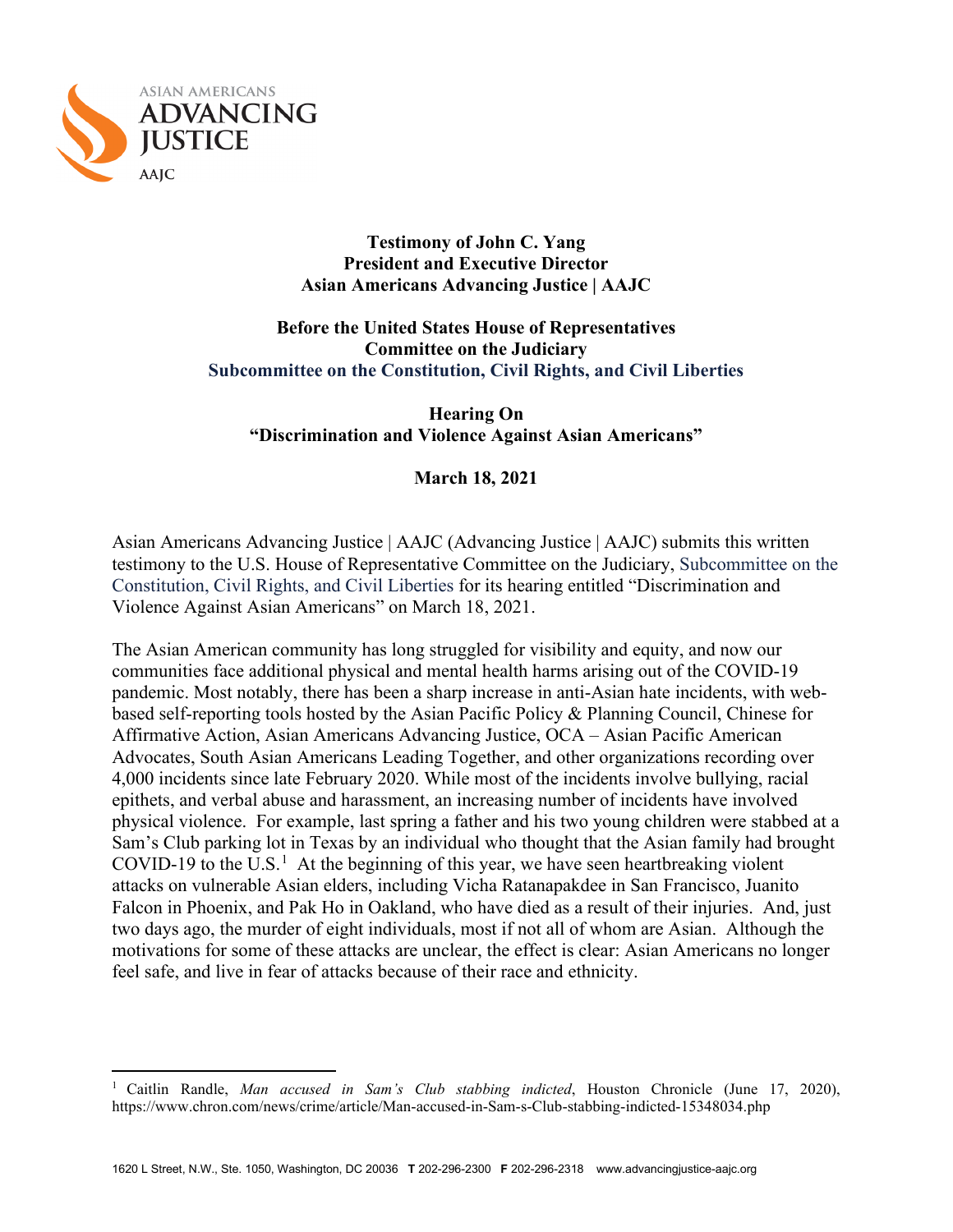This hate is fueled by fear and misinformation. The health and economic fears caused by COVID-19 have led people to look for someone to blame. The use of racist terms, the focus on a society or culture as the "cause" for the COVID-19 pandemic, and policies that demonize immigrants all contribute to an atmosphere where racism and xenophobia is legitimized. It is also part of a broader structural racism that this country is continuing to confront. All of these factors have caused the Asian American community to become the target to be blamed for the current fears.

Addressing these issues requires a multi-faceted approach. First, we must have the data to make informed decisions about hate incidents and hate crime, and the most effective methods of prevention and response. Second, the needs and concerns of Asian Americans must be included in all aspects of policymaking at all levels of government, including robust enforcement of federal nondiscrimination laws and providing culturally competent and linguistically accessible services. Third, we need greater investment in and engagement of Asian American community organizations that work directly with impacted communities at the local level. Fourth, in the short-term, we must continue to educate communities providing tools to respond when they see or experience hate incidents, and in the long-term, we as a nation must provide education from the earliest grades on the histories of our diverse communities to ensure Asian Americans, and all Americans, are seen as equally integral to American history and American society. And finally, we must be vigilant in calling out and putting an end to xenophobic and racist rhetoric and scapegoating of our communities – whether it comes from elected officials, the media, or online platforms that have the potential to cause harm.

#### **Organizational Information**

Asian Americans Advancing Justice | AAJC (Advancing Justice | AAJC) is a national non-profit, non-partisan organization that works through policy advocacy, community education, and litigation to advance the civil and human rights of Asian Americans and to build and promote a fair and equitable society for all. Founded in 1991, Advancing Justice | AAJC is one of the nation's leading experts on civil rights issues of importance to the Asian American community.

Asian Americans Advancing Justice | AAJC is a member of Asian Americans Advancing Justice (Advancing Justice), a national affiliation of five civil rights nonprofit organizations that joined together in 2013 to promote a fair and equitable society for all by working for civil and human rights and empowering Asian Americans and Pacific Islanders and other underserved communities. The Advancing Justice affiliation is comprised of our nation's oldest Asian American legal advocacy center located in San Francisco (Advancing Justice | ALC), our nation's largest Asian American advocacy service organization located in Los Angeles (Advancing Justice | LA), the largest national Asian American policy advocacy organization located in Washington D.C. (Advancing Justice | AAJC), the leading Midwest Asian American advocacy organization (Advancing Justice | Chicago), and the Atlanta-based Asian American advocacy organization that serves one of the largest and most rapidly growing Asian American communities in the South (Advancing Justice | Atlanta).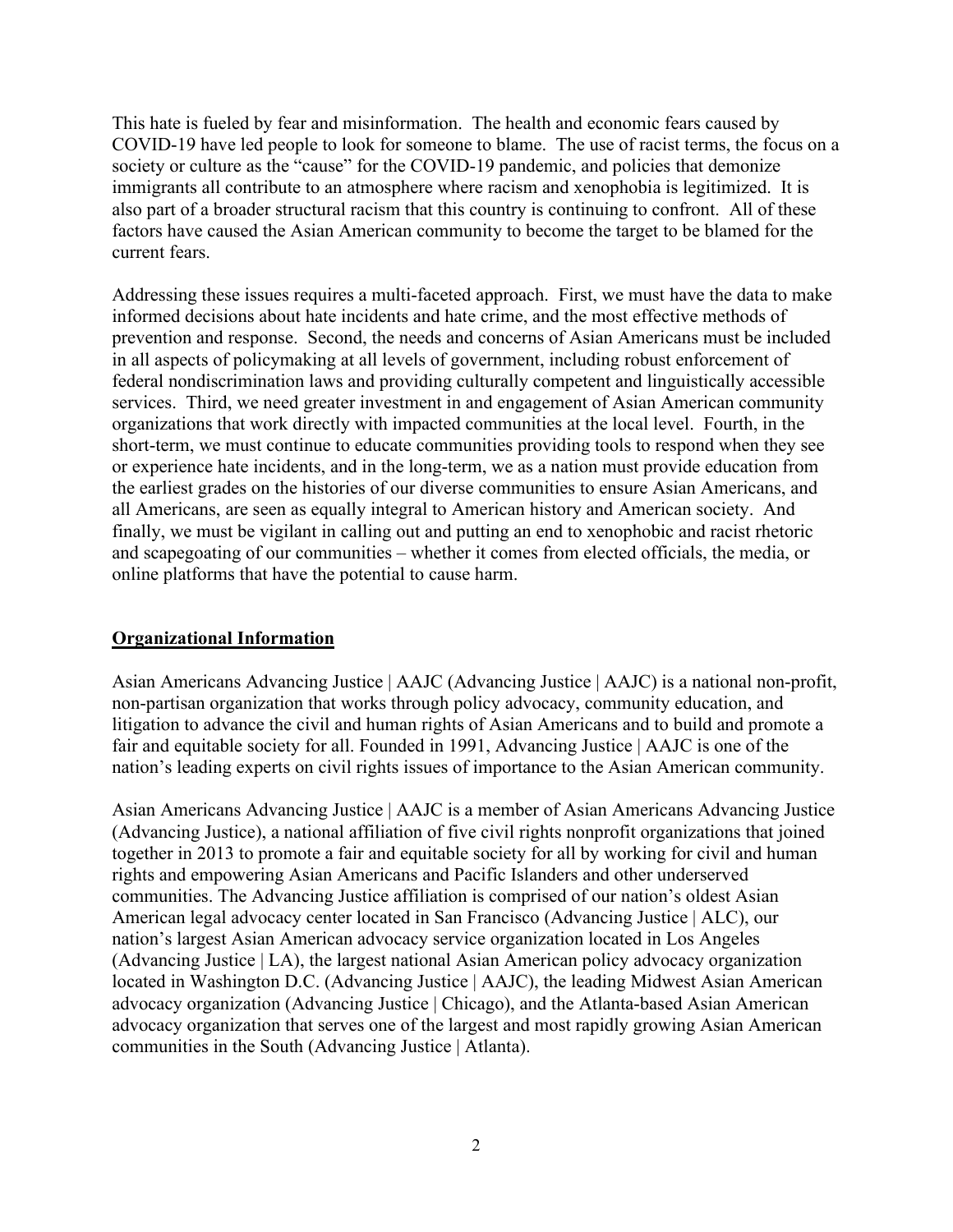Advancing Justice | AAJC was a key player in collaboration with other civil rights groups in creating the Communities Against Hate coalition in 2016, which includes the Leadership Conference for Civil & Human Rights and the Lawyers Committee for Civil Rights Under Law. Advancing Justice | AAJC also serves as a co-chair for the National Council for Asian Pacific Americans, an umbrella organization for 37 Asian American Pacific Islander national advocacy organizations. The Asian Americans Advancing Justice affiliation has a web-based hate incident reporting tool, [www.standagainsthated.org,](http://www.standagainsthated.org/) and had previously issued reports on hate crimes and hate incidents since the mid-1990s until the early 2000s.

Through our anti-hate work, Advancing Justice | AAJC strives to ensure that the civil rights and human rights of Asian Americans are protected. Advancing Justice | AAJC works to advance laws and policies that address anti-Asian hate, including improvements to hate crimes laws and government data collection, and advocating for increased resources to respond to hate crimes and hate incidents. Advancing Justice | AAJC works with policy makers on the Hill, in the White House, and in executive agencies; with civil rights advocates, including the Leadership Conference on Civil and Human Rights Hate Crimes Task Force; community leaders, including our Community Partners Network of over 160 Asian American and Pacific Islander (AAPI) serving community-based organizations; and the media to address anti-Asian racism and xenophobia.

## **The Dual Pandemics of COVID-19 and Anti-Asian Hate**

The lives and livelihoods of Asian Americans, just as all Americans, have been hit hard by the COVID-19 pandemic.

While the lack of disaggregated data on Asian Americans clouds the true health impact of the COVID-19 pandemic, data at the state and local level show a glimpse of the disparities across our communities. In California, the Los Angeles Times reported that "Native Hawaiian and other Pacific Islanders are dying the most disproportionately — at four times their share of the state's population. They are followed by black and Asian Californians."<sup>[2](#page-2-0)</sup> This is particularly devastating given California has the highest number of Pacific Islanders in the contiguous U.S. In Nevada, the death rate of Asian Americans is twice that of Whites.<sup>[3](#page-2-1)</sup> At the local level, in San Francisco, Asian Americans accounted for 13.7% of cases but 52% of deaths.<sup>[4](#page-2-2)</sup> Furthermore, Asian American workers hold "high-contact essential jobs" with higher health risk at a disproportionately higher rate.<sup>[5](#page-2-3)</sup>

<span id="page-2-0"></span><sup>2</sup> Ben Poston, Tony Barboza, Alejandra Reyes-Velarde, *Younger black and Latinos are dying of COVID 19 at higher rates in California*, L.A. Times (April 25, 2020), [https://www.latimes.com/california/story/2020-04-25/coronavirus](https://www.latimes.com/california/story/2020-04-25/coronavirus-takes-a-larger-toll-on-younger-african-americans-and-latinos-in-california)[takes-a-larger-toll-on-younger-african-americans-and-latinos-in-california](https://www.latimes.com/california/story/2020-04-25/coronavirus-takes-a-larger-toll-on-younger-african-americans-and-latinos-in-california)

<span id="page-2-1"></span><sup>3</sup> McKinsey & Company, *COVID-19 and advancing Asian American recovery*, 6 (August 2020) [*hereinafter* "McKinsey Report"].

<span id="page-2-2"></span> $4$  *Id*.

<span id="page-2-3"></span><sup>5</sup> *Id.* at 2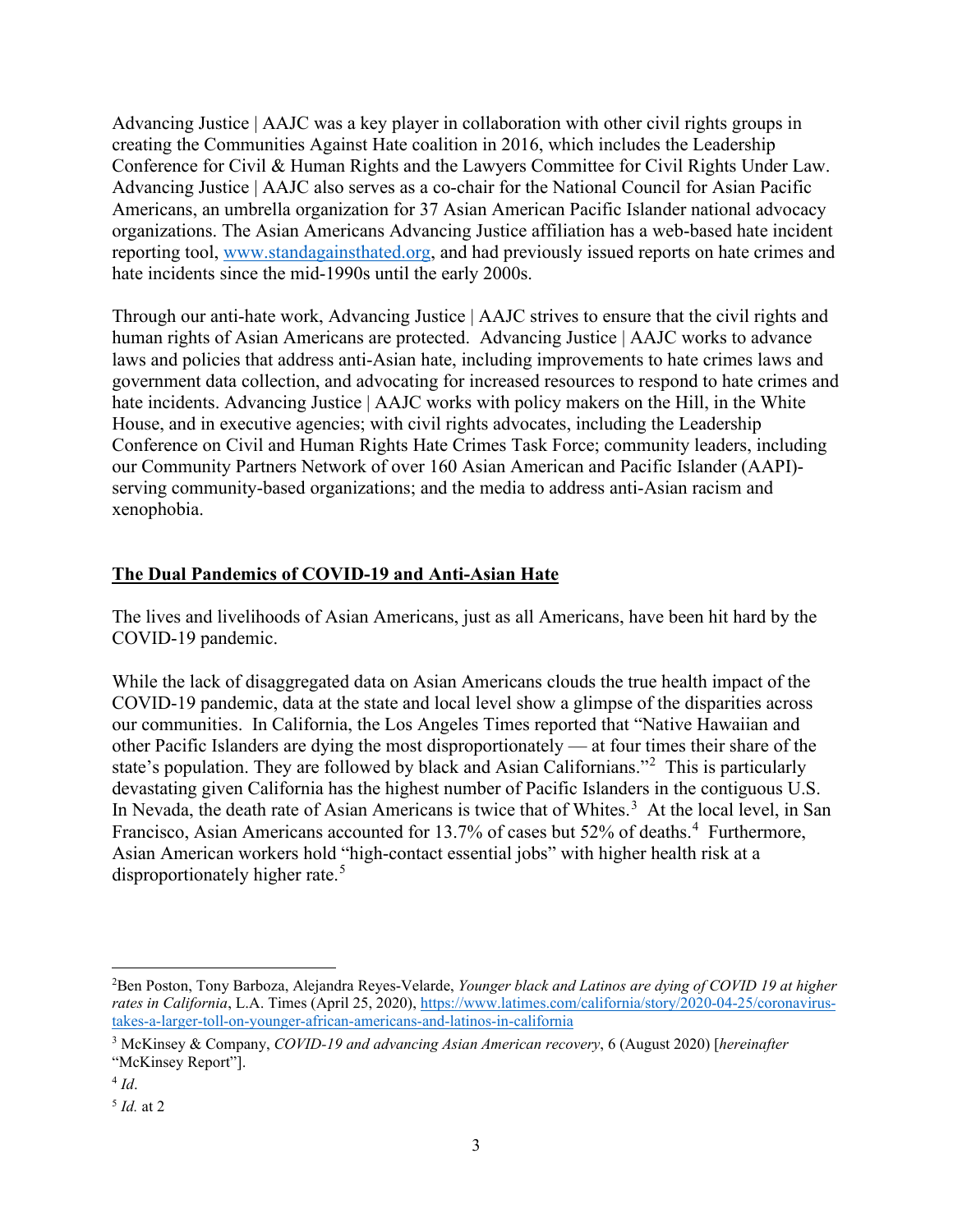Despite popular misconceptions, including misleading surveys that excluded Asian Americans with limited English proficiency,<sup>[6](#page-3-0)</sup> Asian Americans have suffered tremendous financial hardships during the course of the pandemic. For example, in New York city, in a report by our community partner Asian American Federation, the pandemic has created record job losses for Asian American New Yorkers, with a 6000% increase in unemployment benefit applications in February through June  $2020$ .<sup>[7](#page-3-1)</sup> In fact, Asian Americans suffered the largest increase in unemployment amongst all racial groups, going from 3.4% in February 2020 to 25.6% in May  $2020$ .<sup>[8](#page-3-2)</sup> Furthermore, the pandemic has had an immense negative impact on Asian Americans who were already socioeconomically disadvantaged. In California, according to a UCLA report, 83% of Asian Americans with a high school education or less filed unemployment claims, a rate more than twice the rest of California's labor force at the same education level.<sup>[9](#page-3-3)</sup>

Compounding the devastating health and financial impacts on the Asian American community is the onslaught of anti-Asian hate. We have seen racist harassment and violence toward Asian Americans who are wrongly blamed for COVID-19 since the emergence of the pandemic.

An Ipsos survey published in April 2020 revealed that over 30 percent of those surveyed witnessed someone blaming Asian people for the COVID-19 pandemic, and over 60 percent of Asian Americans witnessed the same behavior.<sup>[10](#page-3-4)</sup> A Pew Report published in July 2020 revealed similar findings, with a majority of Asian adults (58%) saying it is more common for people to express racist or racially insensitive views about people who are Asian than it was before the COVID-19 outbreak.<sup>11</sup> These fears are real.

Since February 2020, over 4,000 hate incidents targeting Asian Americans have been reported, predominantly to Stop AAPI Hate [\(https://stopaapihate.org/\)](https://stopaapihate.org/) and also to the Asian American Advancing Justice affiliation's Stand Against Hatred reporting site [\(https://www.standagainsthatred.org/\)](https://www.standagainsthatred.org/). The reports shared through our website enable us to speak about the many examples of real harm reported by community members who have suffered hate and harassment. Through their reports to *StandAgainstHatred.org*, Asian Americans of many different ethnic origins have recounted being targeted with racial slurs; being called "dirty" or "diseased;" being accused of causing, bringing, or spreading the coronavirus;

<span id="page-3-0"></span><sup>6</sup> *See, e.g*., NPR/Robert Wood Johnson Foundation/Harvard T.H. Chan School of Public Health, *The Impact of Coronavirus on Households by Race/Ethnicity*, 24 (Survey methodology: "Data collection was conducted in English and Spanish").

<span id="page-3-2"></span><span id="page-3-1"></span><sup>7</sup> Asian American Federation, *Impact of COVID-19 on Asian Employment in New York City*, (2020). <sup>8</sup> *Id.*

<span id="page-3-3"></span><sup>9</sup> Donald Mar and Paul Ong, *COVID-19's Employment Disruptions to Asian Americans*, (July 20, 2020) [http://www.aasc.ucla.edu/resources/policyreports/COVID19\\_Employment\\_CNK-AASC\\_072020.pdf](http://www.aasc.ucla.edu/resources/policyreports/COVID19_Employment_CNK-AASC_072020.pdf)

<span id="page-3-4"></span><sup>10</sup> Ipsos and Center for Public Integrity, *[Survey: More than 30 Percent of Americans Have Witnessed COVID-19 Bias](https://publicintegrity.org/health/coronavirus-and-inequality/survey-majority-of-asian-americans-have-witnessed-covid-19-bias/)  [Against Asians,](https://publicintegrity.org/health/coronavirus-and-inequality/survey-majority-of-asian-americans-have-witnessed-covid-19-bias/)* (April 28, 2020), [https://publicintegrity.org/health/coronavirus-and-inequality/survey-majority-of](https://publicintegrity.org/health/coronavirus-and-inequality/survey-majority-of-asian-americans-have-witnessed-covid-19-bias/)[asian-americans-have-witnessed-covid-19-bias/](https://publicintegrity.org/health/coronavirus-and-inequality/survey-majority-of-asian-americans-have-witnessed-covid-19-bias/)

<span id="page-3-5"></span><sup>11</sup> Pew Research Center, *[Many Black and Asian Americans Say They Have Experienced Discrimination Amid the](https://www.pewsocialtrends.org/2020/07/01/many-black-and-asian-americans-say-they-have-experienced-discrimination-amid-the-covid-19-outbreak/)  [COVID19 Outbreak,](https://www.pewsocialtrends.org/2020/07/01/many-black-and-asian-americans-say-they-have-experienced-discrimination-amid-the-covid-19-outbreak/)* (July 1, 2020), [https://www.pewresearch.org/social-trends/2020/07/01/many-black-and-asian](https://www.pewresearch.org/social-trends/2020/07/01/many-black-and-asian-americans-say-they-have-experienced-discrimination-amid-the-covid-19-outbreak/)[americans-say-they-have-experienced-discrimination-amid-the-covid-19-outbreak/](https://www.pewresearch.org/social-trends/2020/07/01/many-black-and-asian-americans-say-they-have-experienced-discrimination-amid-the-covid-19-outbreak/)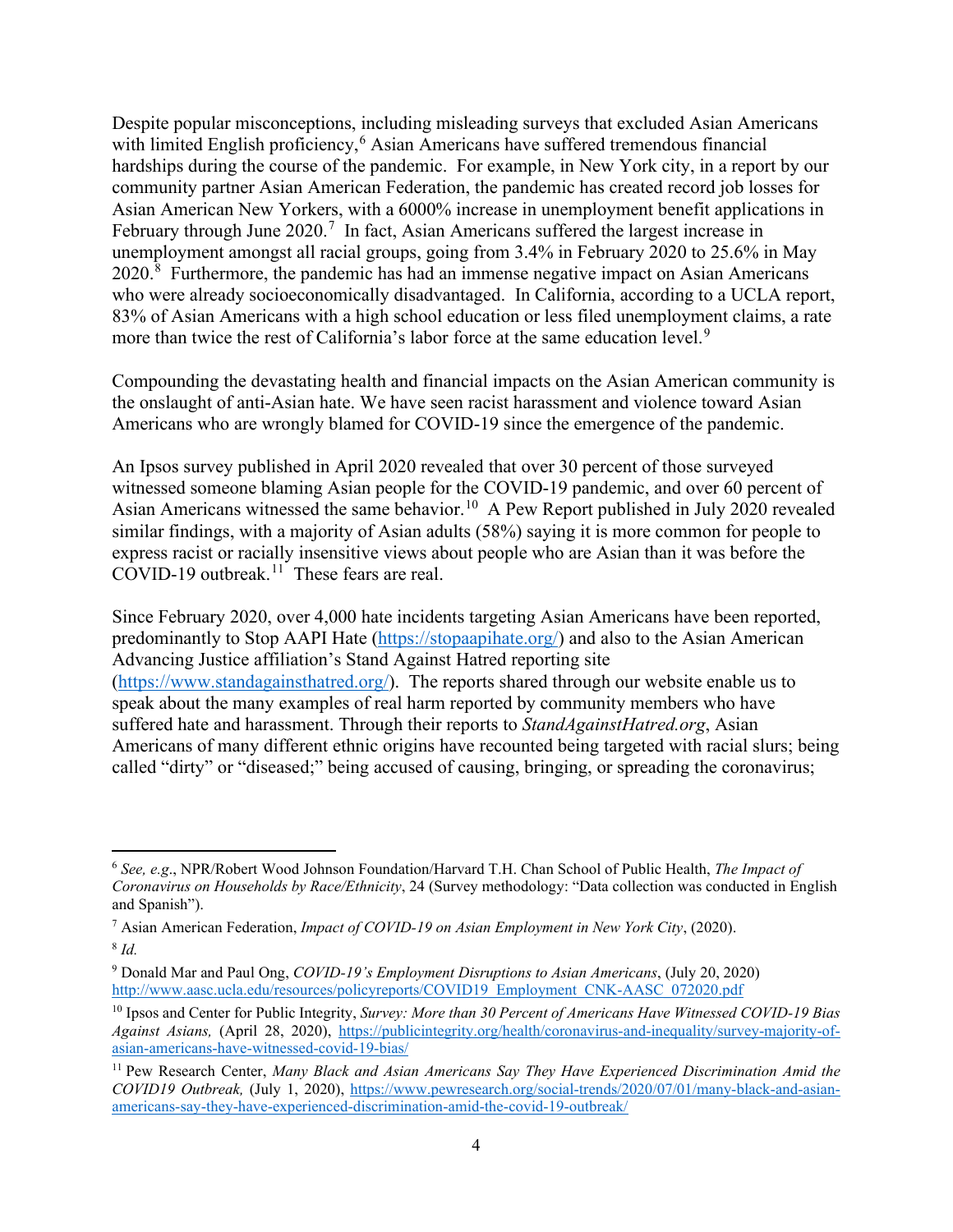being told to "go back to your country;" and being threatened with deportation. Asian Americans have also reported being coughed at and spit on, yelled at both for wearing masks and not wearing masks, enduring threats of violence, and suffering physical assault.

It is important to note that anti-Asian racism and hate are not new phenomena and come on the heels of years of attacks on immigrant communities by the Trump Administration. In fact, the Advancing Justice affiliation launched the Stand Against Hatred website<sup>[12](#page-4-0)</sup> in January 2017 in response to the increase in hate incidents against Asian Americans connected to the xenophobic, anti-immigrant, and racist rhetoric of Trump's presidential campaign in the 2016 election cycle. It comes as no surprise that the racist rhetoric used by former President Trump and other elected officials blaming China for COVID-19, and calling it the "Chinese virus," "Wuhan virus," "kung flu," and "China plague" poured fuel on the fire of anti-immigrant and anti-Asian sentiment that was slowly burning for years.

While hate incidents targeting Asian Americans sharply rose with the onset of the pandemic and have continued have over the past year, the recent spate of violent attacks against elderly Asian Americans captured on video<sup>[13](#page-4-1)</sup> has drawn previously unseen media attention. Vicha Ratanapakdee, an 84-year old Thai American man, died after he was assaulted while on a walk in his San Francisco neighborhood in January.<sup>[14](#page-4-2)</sup> Juanito Falcon, a 74-year old Filipino American man, died after he was assaulted, also while on a walk, in Phoenix in February.[15](#page-4-3) And just last week, Pak Ho, a 75-year old man from Hong Kong, died following an attack while he was on his morning walk in Oakland's Chinatown.<sup>[16](#page-4-4)</sup> While many feel that these attacks resulted from racial animus, the motivation is not immediately apparent in a number of these cases. What is clear is that we must do more to protect our vulnerable elders. At a time when we are still afraid of COVID-19, we should not have to also fear for our safety – or that of our elderly parents, aunts, uncles, and grandparents.

Furthermore, anti-Asian hate and discrimination has impacted almost every aspect of life for Asian Americans during the pandemic, including housing, employment, and places of public accommodation like restaurants, stores, and so much more.<sup>17</sup> In Indiana, two Hmong men were denied lodging by a motel employee who asked if they were Chinese and refused to give them a

<span id="page-4-4"></span>*(March 12, 2021),* <https://abc7news.com/oakland-asian-attack-teaunte-bailey-pak-ho-chesa-boudin/10412069/>

<span id="page-4-0"></span><sup>12</sup> Asian Americans Advancing Justice, [www.standagainsthatred.org](http://www.standagainsthatred.org/)

<span id="page-4-1"></span><sup>13</sup> Kyung Lah and Jason Kravarik, *Family of Thai immigrant, 84, says fatal attack 'was driven by hate'*, CNN, (February 16, 2021), [https://www.cnn.com/2021/02/16/us/san-francisco-vicha-ratanapakdee-asian-american](https://www.cnn.com/2021/02/16/us/san-francisco-vicha-ratanapakdee-asian-american-attacks/index.html)[attacks/index.html](https://www.cnn.com/2021/02/16/us/san-francisco-vicha-ratanapakdee-asian-american-attacks/index.html)

<span id="page-4-2"></span><sup>14</sup> Evan Sernoffsky, *Family of 84-year-old killed in SF believe attack was racially motivated*, FOX 2 KTVU (February 1, 2021), [https://www.ktvu.com/news/family-of-84-year-old-killed-in-sf-believe-attack-was-racially-motivated;](https://www.ktvu.com/news/family-of-84-year-old-killed-in-sf-believe-attack-was-racially-motivated) Thomas Fuller, *He Came From Thailand to Care For Family, Then Came a Brutal Attack*, The New York Times, (February 27, 2021),<https://www.nytimes.com/2021/02/27/us/asian-american-hate-crimes.html>

<span id="page-4-3"></span><sup>15</sup> Chris Harris, *Ariz. Man, 74, Is Killed on Street, and Family Believes He Was Victim of Anti-Asian Hate Crime, PEOPLE, (March 10, 2021),* <https://people.com/crime/arizona-man-killed-family-believes-anti-asian-hate-crime/> <sup>16</sup> Dion Lim, *75-year-old Asian man warned about increase in attacks days before murder in Oakland, ABC7 NEWS* 

<span id="page-4-5"></span><sup>17</sup> Catherine Thorbecke and Deena Zaru, *Asian Americans face coronavirus 'double whammy': Skyrocketing unemployment and discrimination*, ABC News, (May 20, 2020), [https://abcnews.go.com/Business/asian-americans](https://abcnews.go.com/Business/asian-americans-face-coronavirus-double-whammy-skyrocketing-unemployment/story?id=70654426)[face-coronavirus-double-whammy-skyrocketing-unemployment/story?id=70654426](https://abcnews.go.com/Business/asian-americans-face-coronavirus-double-whammy-skyrocketing-unemployment/story?id=70654426)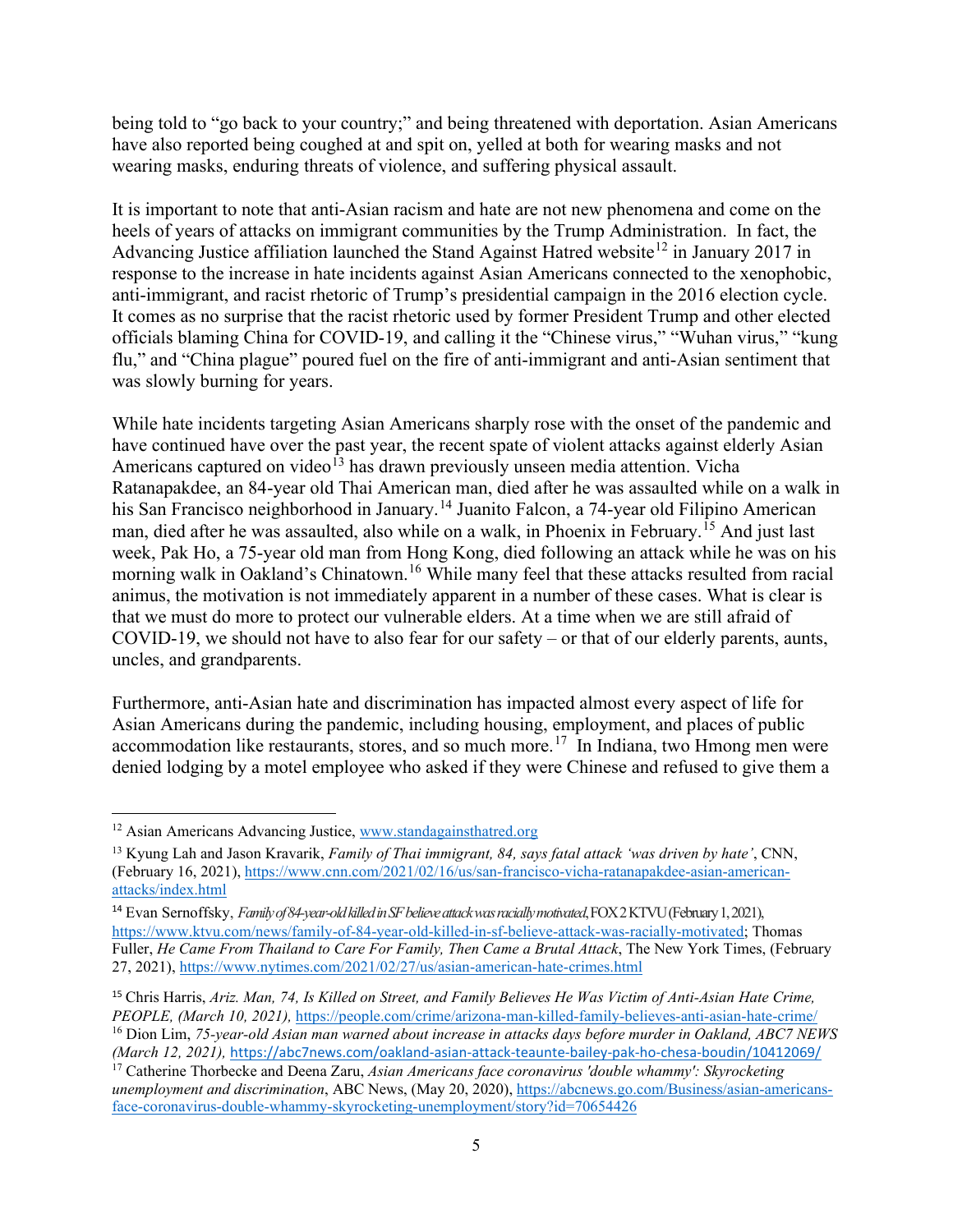room.[18](#page-5-0) Other reports include Asian American renters being refused housing based on their race. In New York City alone, between February and April 2020, there were 105 reports of anti-Asian incidents reported to the New York Commission on Human Rights, including 5 reports of housing discrimination, 9 reports of discrimination in public accommodation, and 91 reports of harassment.[19](#page-5-1)

This same anti-Asian hate has expectedly impacted Asian American-owned businesses. As noted in a report by McKinsey & Company, "misguided fears of the virus effectively shuttered businesses in many Asian American cultural districts" a full month before lockdowns began nationwide.[20](#page-5-2) Adding to the hit to Asian American-owned businesses, they are overrepresented in some of the sectors that have suffered the worst economic effects of the pandemic, including accommodations and food service (26%), retail (17%), and education-services (11%).<sup>[21](#page-5-3)</sup> And with the hateful acts of anti-Asian violence instilling fear in business owners, employees,<sup>[22](#page-5-4)</sup> and customers, Asian Americans are doubly threatened with both their physical and financial security at risk.

Racist sentiment towards Asian Americans is not a passing trend but a continuing reality, fueled in recent years by a growing xenophobic and racist backlash against immigrants. Numerous hate crimes have been directed against Asian Americans either because of their minority group status or because they are perceived as unwanted immigrants. More generally, this anti-Asian racism and xenophobia are part of the deep structural racism that many communities of color are facing at this moment. Despite the long history many of our communities have in the U.S, Asian Americans are often still viewed as foreign, as not fully American. This racism has manifested itself at many points throughout U.S. history, including with the "Yellow Peril" and the Chinese Exclusion Act of 1882, the incarceration of over 120,000 Japanese Americans during World War II, and the scapegoating and violence directed against the Arab, Middle Eastern, Muslim, and South Asian communities after 9/11.

The current geopolitical tensions between the U.S. and China likewise have fanned the flames of xenophobia. To be clear, the United States has legitimate differences with the Chinese Central Communist Party on issues related to human rights, freedom of the press, and transparency. Such differences, however, should not lead to generalizations about "the Chinese" or characterizations that fail to distinguish between the government and the people and culture. Stereotypes and overgeneralizations have caused Chinese Americans – as well as other Asian Americans – to be targeted, profiled, and harassed.

<span id="page-5-0"></span><sup>18</sup> Shawn Nottingham and Dave Alsup, *Hmong men record alleged coronavirus discrimination at Indiana hotels*, CNN, (February 15, 2020),<https://www.cnn.com/2020/02/14/us/hmong-men-hotel-refusals/index.html>

<span id="page-5-1"></span><sup>19</sup> Stephanie Yang, *New York City Has Logged 248 Complaints of Coronavirus Discrimination*, Wall Street Journal, (April 19, 2020), [https://www.wsj.com/articles/new-york-city-has-logged-248-complaints-of-coronavirus](https://www.wsj.com/articles/new-york-city-has-logged-248-complaints-of-coronavirus-discrimination-11587308400)[discrimination-11587308400](https://www.wsj.com/articles/new-york-city-has-logged-248-complaints-of-coronavirus-discrimination-11587308400)

<span id="page-5-2"></span><sup>&</sup>lt;sup>20</sup> McKinsey Report at 8.

<span id="page-5-3"></span><sup>21</sup> *Id.*

<span id="page-5-4"></span><sup>22</sup> Elizabeth Elkind, *CEO of Chinese food chain speaks out about attacks on Asian Americans*, CBS News, (March 4, 2021) [https://www.msn.com/en-us/news/us/ceo-of-chinese-food-chain-speaks-out-about-attacks-on-asian](https://www.msn.com/en-us/news/us/ceo-of-chinese-food-chain-speaks-out-about-attacks-on-asian-americans/ar-BB1efjVm?ocid=uxbndlbing)[americans/ar-BB1efjVm?ocid=uxbndlbing](https://www.msn.com/en-us/news/us/ceo-of-chinese-food-chain-speaks-out-about-attacks-on-asian-americans/ar-BB1efjVm?ocid=uxbndlbing)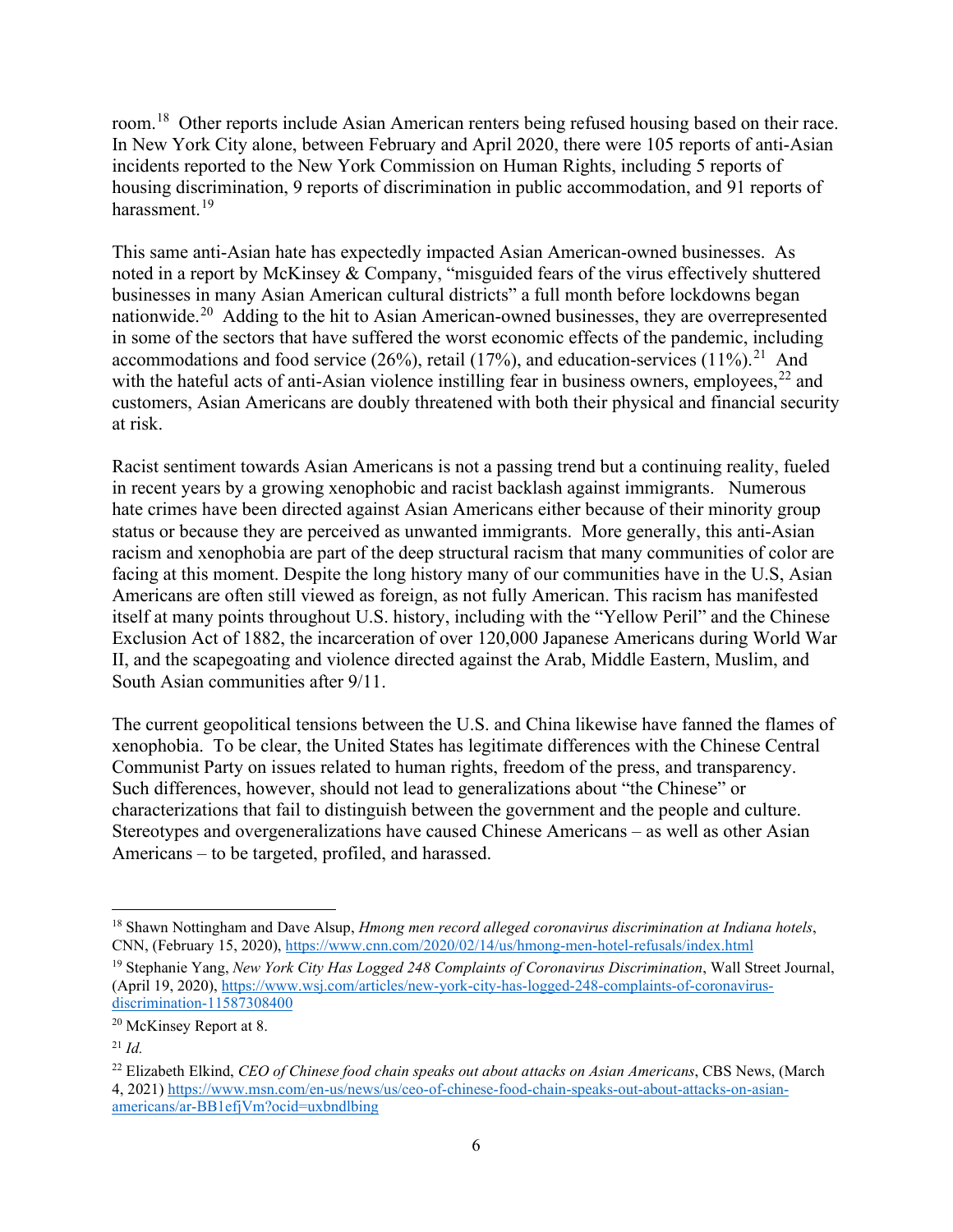## **The Diversity of Asian American and Pacific Islander Communities**

As in all other areas, AAPIs cannot be treated as a monolith when discussing racial justice. In fact, many of the needs of our community are hidden by the myth of the model minority. Our community is bi-modal with high concentrations at the high and low end of various socioeconomic indicators – educational attainment, income, poverty, etc. – but lower numbers in the middle. These disparities within the AAPI community are not apparent when data is not disaggregated.

Often viewed as homogenous, these communities include more than 50 ethnicities<sup>[23](#page-6-0)</sup> speaking over 100 languages<sup>[24](#page-6-1)</sup>, and can differ dramatically across key social and economic indicators. Among Asian Americans, only 6% of Filipino Americans nationwide live below the poverty line, compared to 26% of Hmong Americans.<sup>[25](#page-6-2)</sup> Among Native Hawaiian and Pacific Islanders (NHPIs), about 49% of Marshallese Americans live below the poverty line, compared to only 5% of Fijian Americans.[26](#page-6-3) Roughly 73% of Taiwanese Americans hold a bachelor's degree, yet only 12% of Laotian Americans do.<sup>[27](#page-6-4)</sup> Similarly, while almost 18% of NHPI adults overall have a bachelor's degree, only  $3\%$  of Marshallese Americans do.<sup>[28](#page-6-5)</sup> Another example is pay equity. While AANHPI women are paid an average of 86 cents for every dollar a white man is paid, disaggregated data demonstrate that, for example, Native Hawaiian women are paid only 66 cents for every dollar a white man is paid; for Vietnamese, Laotian, and Samoan American women, 61 cents; for Burmese American women, 53 cents; and for Bhutanese American women, only 38 cents.<sup>[29](#page-6-6)</sup>

Asian Americans have the greatest income disparity amongst all racial groups in the United States. While income inequality has grown in the United States overall in the past half century, the Asian Americans at the top of the income distribution experienced more growth than any other group in the U.S., while Asian Americans at the bottom experienced the least growth, less than any other group in the U.S. – resulting in the top 10% of Asian American income earners making over 10 times what Asian Americans in the bottom 10% make – the biggest disparity amongst all racial groups in the  $U.S.<sup>30</sup>$  $U.S.<sup>30</sup>$  $U.S.<sup>30</sup>$ 

<span id="page-6-0"></span><sup>23</sup> Asian Pacific Institute on Gender Based Violence, *Census Data & API Identities*, [https://www.api](https://www.api-gbv.org/resources/census-data-api-identities/)[gbv.org/resources/census-data-api-identities/](https://www.api-gbv.org/resources/census-data-api-identities/)

<span id="page-6-1"></span><sup>24</sup> White House Initiative on Asian Americans and Pacific Islanders, *Critical Issues Facing Asian Americans and Pacific Islanders* (2011),<https://www2.ed.gov/about/inits/list/asian-americans-initiative/criticalissues.html>

<span id="page-6-2"></span><sup>25</sup> Asian Pacific American Legal Center & Asian American Justice Center, *A Community of Contrasts: Asian Americans in the United States: 2011*, 36 (2011), [http://www.advancingjustice.org/pdf/Community\\_of\\_Contrast.pdf](http://www.advancingjustice.org/pdf/Community_of_Contrast.pdf) [*hereinafter* "Asian American Report"].

<span id="page-6-3"></span><sup>26</sup> Asian Americans Advancing Justice & Empowering Pacific Islander Communities, *A Community of Contrasts: Native Hawaiians and Pacific Islanders in the United States, 2014*, 18 (2014), [http://empoweredpi.org/wp](http://empoweredpi.org/wp-content/uploads/2014/06/A_Community_of_Contrasts_NHPI_US_2014-1.pdf)[content/uploads/2014/06/A\\_Community\\_of\\_Contrasts\\_NHPI\\_US\\_2014-1.pdf](http://empoweredpi.org/wp-content/uploads/2014/06/A_Community_of_Contrasts_NHPI_US_2014-1.pdf) [*hereinafter* "NHPI Report"].

<span id="page-6-4"></span><sup>&</sup>lt;sup>27</sup> Asian American Report at 31.

<span id="page-6-5"></span><sup>28</sup> NHPI Report at 11.

<span id="page-6-6"></span><sup>&</sup>lt;sup>29</sup> Miriam Yeung, American Association of University Women, *Overcoming the "Model Minority" Myth: AAPI Women Are Not Paid Equally (Mar. 15, 2016), http://www.aauw.org/2016/03/15/aapi-equal-pay-day/.* 

<span id="page-6-7"></span><sup>&</sup>lt;sup>30</sup> Pew Research Center, Social & Demographic Trends, *Income Inequality in the U.S. Is Rising Most Rapidly Among Asians*, (July 12, 2018), [https://www.pewresearch.org/social-trends/2018/07/12/income-inequality-in-the-u](https://www.pewresearch.org/social-trends/2018/07/12/income-inequality-in-the-u-s-is-rising-most-rapidly-among-asians/)[s-is-rising-most-rapidly-among-asians/](https://www.pewresearch.org/social-trends/2018/07/12/income-inequality-in-the-u-s-is-rising-most-rapidly-among-asians/)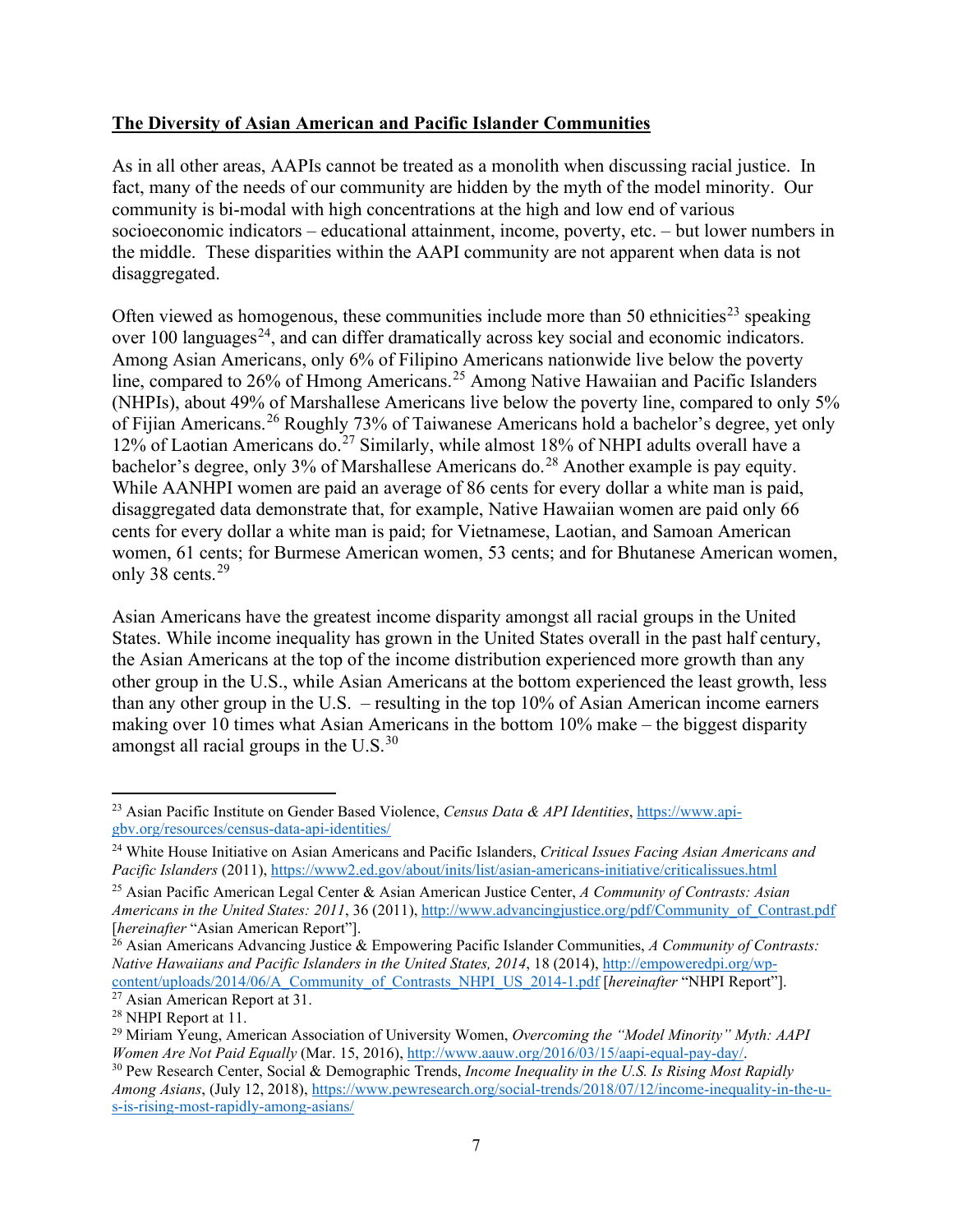These disparities are often reflective of the circumstances under which different communities settled in the United States – as students seeking higher education, as professionals and investors, as families seeking democracy and a better life for their children, as refugees of war – or in prior centuries, as laborers who built this nation's continental railroad, or indigenous peoples whose roots preexist by centuries America's annexation of their sovereign land. These roots, whether new or centuries old, are varied, myriad, and equally American – and the needs and disparities emerging from these roots should not be erased by the so-called myth of the model minority.

Often lost in the broad brush of the model minority myth are the inequities created by lack of language access. Nearly two-thirds of the Asian American population are immigrants, with 52% of Asian American immigrants having limited English proficiency (LEP). LEP rates vary sharply across Asian American communities.

The top languages spoken among Asian immigrants are Chinese, Tagalog, Vietnamese, Korean, and Hindi. The rates of limited English proficiency among these groups vary: 66% of immigrants from China are LEP, as are 35% of immigrants from the Philippines, 72% of immigrants from Vietnam, 64% of immigrants from Korea, and 29% of immigrants from India. At 79%, immigrants from Burma have the highest LEP rates among Asian Americans, and it is notable that even among the Asian American immigrant groups with lower LEP rates, about one-third of the population face challenges communicating in English. $31$ 

Even prior to the pandemic, LEP individuals have limited employment opportunities and often have difficulty accessing educational and training opportunities, as well as other critical services. During the pandemic, we heard many stories of peoples' inability to access unemployment benefits – these access issues were compounded for people with limited proficiency in English. Furthermore, information about relief programs may have been slow to be relayed to LEP individuals – if the information reached them at all. Even assuming they were able to access information about such programs, navigating application processes would be challenging for LEP individuals. Furthermore, contrary to popular perception, there are segments of the Asian American community that lack reliable internet access or may not know how to navigate online platforms.[32](#page-7-1)

## **The Path Forward**

First, we must combat racism head on. To do so, we must have the data to make informed decisions about prevention. Passage of legislation such as the Jabara-Heyer NO HATE Act is critical to promoting better hates crimes data collection. The legislation would also enable states to establish reporting hotlines, and would improve law enforcement policies on identifying, investigating, and reporting hate crimes. Furthermore, this legislation would create opportunities to restore communities and address the root causes of hate crimes through alternative sentencing

<span id="page-7-0"></span><sup>31</sup> Asian Americans Advancing Justice – AAJC and Asian Americans Advancing Justice – Los Angeles, *Inside the Numbers: How Immigration Shapes Asian American and Pacific Islander Communities* (June 2019), [https://advancingjustice-aajc.org/inside-the-numbers-report-2019.](https://advancingjustice-aajc.org/inside-the-numbers-report-2019)

<span id="page-7-1"></span><sup>32</sup> Asian Americans Advancing Justice – AAJC, *Telecommunications and Technology, Lifeline Backgrounder*, [https://advancingjustice-aajc.org/sites/default/files/2020-02/Lifeline Backgrounder.pdf](https://advancingjustice-aajc.org/sites/default/files/2020-02/Lifeline%20Backgrounder.pdf)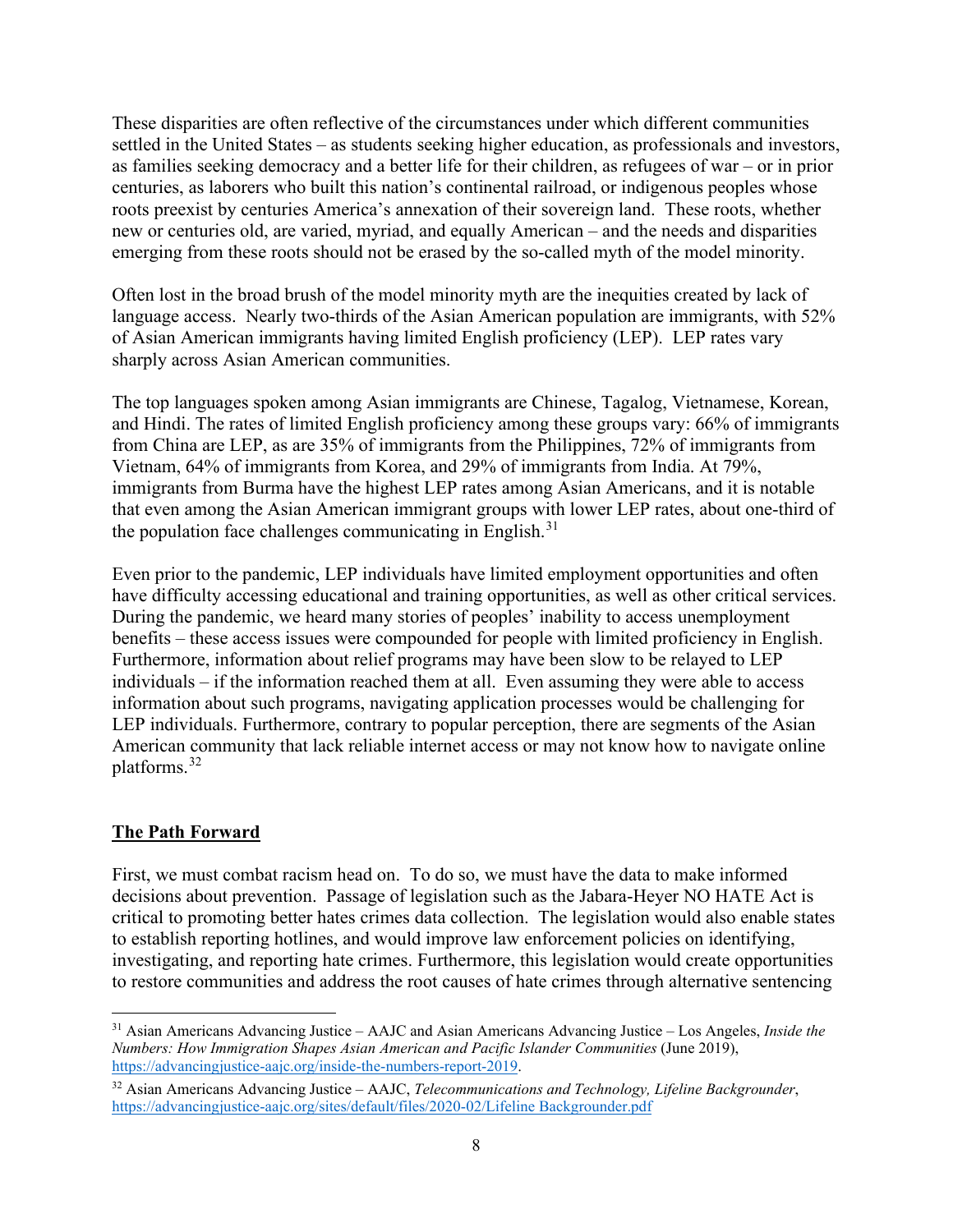for offenders. Congresswoman Grace Meng and Senator Mazie Hirono's legislation focused on COVID-19 hate crimes likewise would assist in providing oversight and understanding of the scope of the issue, including reporting that is linguistically accessible and culturally competent.

Second, the needs and concerns of the Asian American community must be included in policy initiatives at all levels of government.

# *Robust Enforcement of Nondiscrimination Laws*

In May 2020, the U.S. Commission on Civil Rights offered recommendations<sup>[33](#page-8-0)</sup> to reduce the dangerous and hateful spread of anti-Asian sentiment that were already on the rise during the pandemic. Specifically, the Commission recommended that "all federal civil rights offices… use enforcement where necessary to secure rights violated within their jurisdictions." Vigilant enforcement of civil rights laws is vital to address anti-Asian hate in the short time and discrimination against our communities in the long term.

The Commission noted that the federal government must communicate and act in a manner that demonstrates to communities that it will protect all Americans regardless of race, national origin, or other protected characteristics. We were pleased to see President Biden take action on these recommendations within a week of taking office by signing a Memorandum Condemning and Combating Racism, Xenophobia, and Intolerance Against Asian Americans and Pacific Islanders in the United States.<sup>[34](#page-8-1)</sup> In addition to recognizing the role that the federal government has played in furthering xenophobic sentiment and stoking unfounded fears and stigma about Asian Americans and Pacific Islanders, contributing to "increasing rates of bullying, harassment, and hate crimes against AAPI persons," the Memorandum noted that "these actions defied the best practices and guidelines of public health officials and have caused significant harm to AAPI families and communities that must be addressed."

The Commission also advised that the federal government take note of "the particular needs of the Asian American community," specifically referencing discrimination impacting Asian Americans "in relation to education, employment, hate crimes, health, housing, and immigration enforcement."<sup>[35](#page-8-2)</sup>

<span id="page-8-0"></span><sup>&</sup>lt;sup>33</sup> U.S. Commission on Civil Rights Unanimously Issues Recommendations to Secure Nondiscrimination in the COVID-19 Pandemic Context, and Specifically to Address Anti-Asian Racism and Xenophobia (May 8, 2020), <https://www.usccr.gov/press/2020/05-14-CLhamon-Letter-to-Senators-re-Anti-Asian-Discrimination.pdf> [*hereinafter* "USCCR Recommendations"]

<span id="page-8-1"></span><sup>&</sup>lt;sup>34</sup> Memorandum Condemning and Combating Racism, Xenophobia, and Intolerance Against Asian Americans and Pacific Islanders in the United States, 86 Fed. Reg. 7485, (January 26, 2021), [https://www.whitehouse.gov/briefing](https://www.whitehouse.gov/briefing-room/presidential-actions/2021/01/26/memorandum-condemning-and-combating-racism-xenophobia-and-intolerance-against-asian-americans-and-pacific-islanders-in-the-united-states/)[room/presidential-actions/2021/01/26/memorandum-condemning-and-combating-racism-xenophobia-and](https://www.whitehouse.gov/briefing-room/presidential-actions/2021/01/26/memorandum-condemning-and-combating-racism-xenophobia-and-intolerance-against-asian-americans-and-pacific-islanders-in-the-united-states/)[intolerance-against-asian-americans-and-pacific-islanders-in-the-united-states/](https://www.whitehouse.gov/briefing-room/presidential-actions/2021/01/26/memorandum-condemning-and-combating-racism-xenophobia-and-intolerance-against-asian-americans-and-pacific-islanders-in-the-united-states/) [*hereinafter* "AAPI Presidential Memorandum"]

<span id="page-8-2"></span><sup>&</sup>lt;sup>35</sup> USCCR Recommendations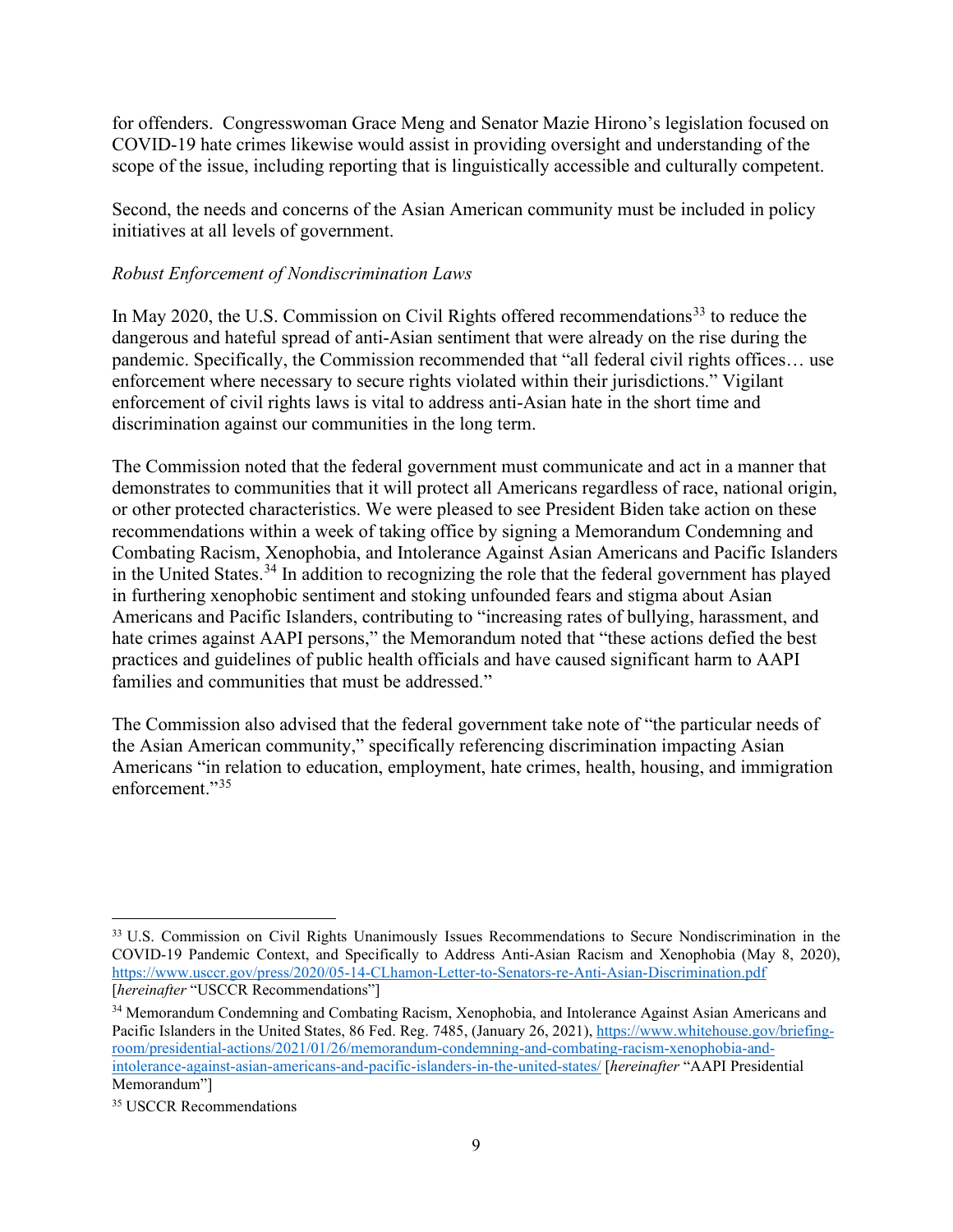#### *Language Access*

In its May 2020 letter, the U.S. Commission on Civil Rights emphasized that government efforts to address discrimination against Asian Americans "must always take into account the critical requirement to provide for language access for limited English proficient populations."[36](#page-9-0)

In order to access essential government services, Asian American communities need to know about the services that are available to them and that language support is available to help them access services. In-language outreach and education are critical, as are ensuring that translated materials are readily available and agency staff are trained to assist individuals with limited English proficiency.

Under Executive Order 13166, federal agencies, and entities receiving federal funding, are required to provide "meaningful access" to agency services for LEP individuals.<sup>[37](#page-9-1)</sup> While the expectation under this requirement is that federally-funded agencies have robust language access plans and self-monitor for compliance with EO 13166 and their obligation under Title VI to provide meaningful access to LEP individuals, in practice, we have seen significant gaps leaving LEP populations underserved.

Especially during this pandemic, LEP Asian Americans have faced language barriers to accessing financial relief programs. According to an August 2020 report by McKinsey & Company, none of the four financial-relief services offered by the U.S. Small Business Administration provided translations in any Asian languages on their websites.<sup>[38](#page-9-2)</sup> Only the Paycheck Protection Plan enacted last year offered translated application forms for seven Asian languages,  $39$  but without sufficient and linguistically accessible outreach to Asian American businesses, Asian Americans lost out on critical business aid. In fact, a survey by the Asian/Pacific Islander American Chamber of Commerce & Entrepreneurship (ACE) found that 61 percent of Asian American businesses did not apply for federal relief because they did not know they were eligible. $40$ 

<span id="page-9-0"></span><sup>36</sup> *Id.*

<span id="page-9-1"></span><sup>&</sup>lt;sup>37</sup> Exec. Order No. 13,166, 65 Fed. Reg. 50121 (August 11, 2000)[, https://www.justice.gov/crt/executive-order-](https://www.justice.gov/crt/executive-order-13166)[13166](https://www.justice.gov/crt/executive-order-13166)

<span id="page-9-2"></span><sup>&</sup>lt;sup>38</sup> McKinsey Report at 8.

<span id="page-9-3"></span><sup>39</sup> *Id.*

<span id="page-9-4"></span><sup>40</sup> Press Release, National Asian/Pacific Islander American Chamber of Commerce and Entrepreneurship, Survey: Largest Survey focused on AAPIs Business Owners Show More Businesses Face Closures and Employee Layoffs, (February 5, 2021), [https://www.issuewire.com/survey-largest-survey-focused-on-aapis-business-owners-shows](https://www.issuewire.com/survey-largest-survey-focused-on-aapis-business-owners-shows-more-businesses-face-closures-and-employee-layoffs-1690887698538157)[more-businesses-face-closures-and-employee-layoffs-1690887698538157](https://www.issuewire.com/survey-largest-survey-focused-on-aapis-business-owners-shows-more-businesses-face-closures-and-employee-layoffs-1690887698538157)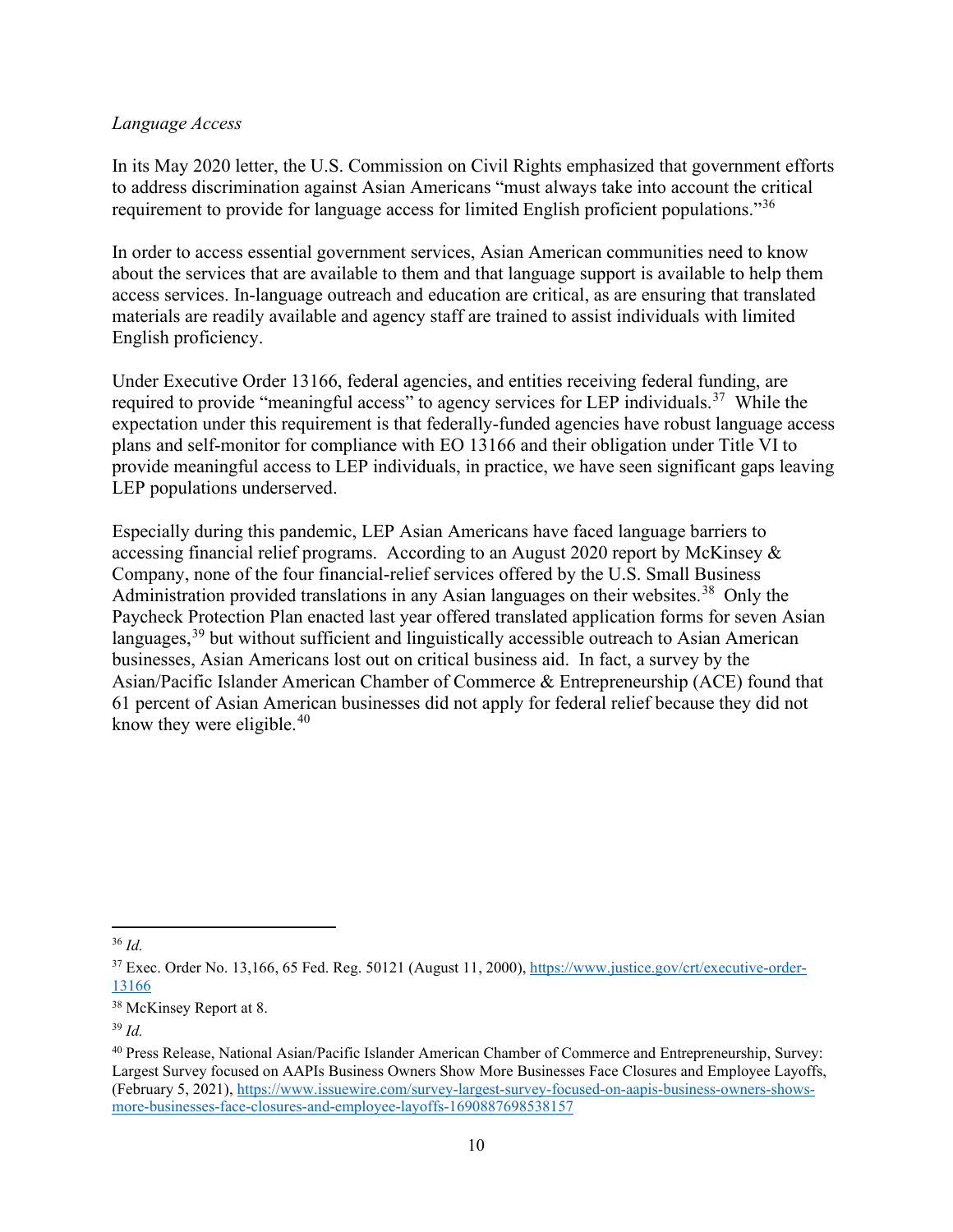The federal government must ensure compliance with Executive Order 13166 to ensure that critical government services reach Asian American communities in a linguistically accessible way. $41$ 

Third, we need greater investment in and outreach to our communities. Long term solutions cannot take hold without fully engaging and increasing the capacity of local Asian American community organizations working directly with impacted communities. Federal agencies must engage in outreach and community education focused on Asian American communities, including investing in community resources and working directly with community-based organizations for both prevention and response to anti-Asian hate incidents.

Here we must note that, while the media and public perception may focus on law enforcement and prosecution as the primary response to hate crimes and hate incidents, that is not the model that our community is prioritizing. Local organizers and advocates are calling for different solutions for community safety, and not responses that could further criminalize communities of color. In fact, while facing hate incidents, our communities are also facing police violence. A recent example is the December 2020 killing of 30-year-old Filipino American Angelo Quinto who died after police knelt on him for 5 minutes.<sup>42</sup> The parallels to the murder of George Floyd at the hands of police cannot be denied. We recognize that systemic inequities in law enforcement practices have victimized communities of color, including Asian American communities, but in particular Black communities, and we stand in solidarity with all communities of color in facing injustice in the criminal justice system. We call on policymakers to seek solutions to hate incidents and hate crimes that do not further criminalize communities of color or pit communities of color against each other. We must focus on a community-based approach, where government works closely with AAPI community organizations on multipronged solutions that work for the specific needs on the ground. A law enforcement-focused approach fails to address the underlying environment and inequities that allow hate to flourish.

We lift up this recommendation in particular in the implementation of the Presidential Memorandum Condemning and Combating Racism, Xenophobia, and Intolerance Against Asian Americans and Pacific Islanders in the United States.<sup>[43](#page-10-2)</sup> In supporting state and local efforts to prevent discrimination, bullying, harassment, and hate crimes against Asian Americans, federal agencies should engage fully with national Asian American advocacy organizations and AAPIserving local community-based organizations, to ensure approaches are culturally competent, linguistically accessible, and reflect the diverse and specific needs of the local communities.

For all government programs, whether it is the Community Relations Services of the U.S. Department of Justice that is tasked with community outreach, or the Office of Justice Programs which may have grant opportunities for local communities, or the many others tasked with

<span id="page-10-0"></span><sup>&</sup>lt;sup>41</sup> The challenges facing the AAPI community in language access needs is not limited to government services. In fact, this "dual pandemic" of COVID and anti-Asian hate has had a significant impact on the Asian American community's mental health. However, many are unable to access mental health services as many providers do not offer services in Asian languages. (McKinsey Report at 6)

<span id="page-10-1"></span><sup>42</sup> Jacey Fortin, *California Man Died After Police Knelt on Him for 5 Minutes, Family Says*, The New York Times, (February 25, 2021),<https://www.nytimes.com/2021/02/25/us/angelo-quinto-death-police-kneel.html>

<span id="page-10-2"></span><sup>43</sup> AAPI Presidential Memorandum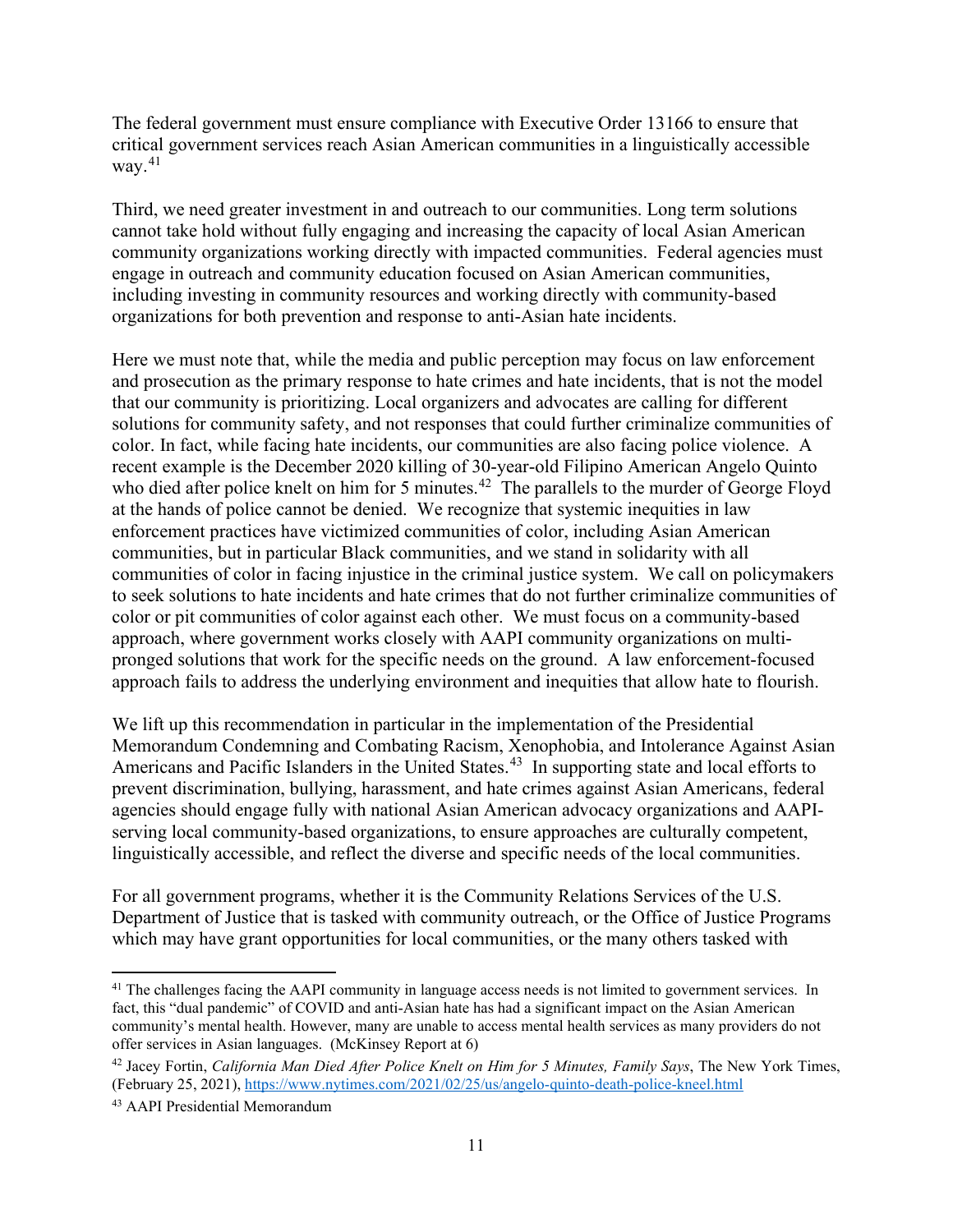engaging diverse communities, these agencies should be proactive about outreach to and engagement with AAPI communities to share information about the work they do and the services they provide. In light of the Biden administration's commitment to equity and better supporting underserved communities, we would expect greater effort to ensure that AAPI communities receive vital information that is linguistically accessible so that they are aware of key programs and funding, and that they are provided support in order to better access government programs and services. It is important that federal agencies hold community roundtables, listening sessions, and other engagements focused on AAPI communities – and it is equally important that these programs are accessible for LEP individuals.

Prioritization of community needs could also come in the form of reinstituting the position of an ombudsman within the Civil Rights Division of the Department of Justice to field and direct issues related to anti-Asian discrimination. Such a role was created in the aftermath of hate violence scapegoating Muslim Americans post-9/11. A similar role in an official capacity should be explored.

Fourth, we must continue to educate communities about how to stand up to racism and hate incidents. Advancing Justice | AAJC has partnered with Hollaback! Inc., an organization dedicated to ending harassment in all its forms, to adapt their bystander intervention training to address anti-Asian harassment connected to COVID-19. This training, developed to build the knowledge and capacity of our community partners and ally networks to respond to hate includes a primer on the long history of anti-Asian xenophobia and racism in this country. Since launching our joint bystander intervention trainings in April 2020, Advancing Justice | AAJC and Hollaback! have trained about 18,500 people on how to intervene safely to stop or minimize a hate incident in progress. Importantly, these tools are equally applicable to any type of harassment, whether it is based on race, gender, or any other vulnerable class.

Addressing biases and prejudice early is important in addressing root causes of racism. Often, these behaviors and attitudes are learned early, and without education to counter stereotypes and learned biases in the environments of children and students, these harmful behaviors and attitudes are given fertile ground to flourish. Long term, we need to educate Americans about the history of Asian Americans and other communities of color in the United States – education about these communities' contributions to the United States and the challenges that they have faced. Such education will help break down the image of Asian Americans as "perpetual foreigners," and help the country better understand that Asian Americans are just as much part of America as any other community. Including comprehensive curricula for K-12 schools on Asian Americans and other communities of color is important in dispelling myths and developing a greater understanding of the diverse communities that comprise the fabric of American society. By showing that Asian Americans are part of all aspects of America, we can break down stereotypes that lead to misinformation, disinformation, bias, prejudice, and ultimately violence

Finally, we cannot expect that anti-Asian hate will end once the COVID-19 pandemic is behind us. We know from the experiences of Muslim, Arab, and South Asian communities, who continue to face discrimination and harassment nearly twenty years after 9/11, that anti-Asian hate will not dissipate quickly. Furthermore, tensions between the U.S. government and the Chinese government will remain. This tension will continue to fuel backlash against Asian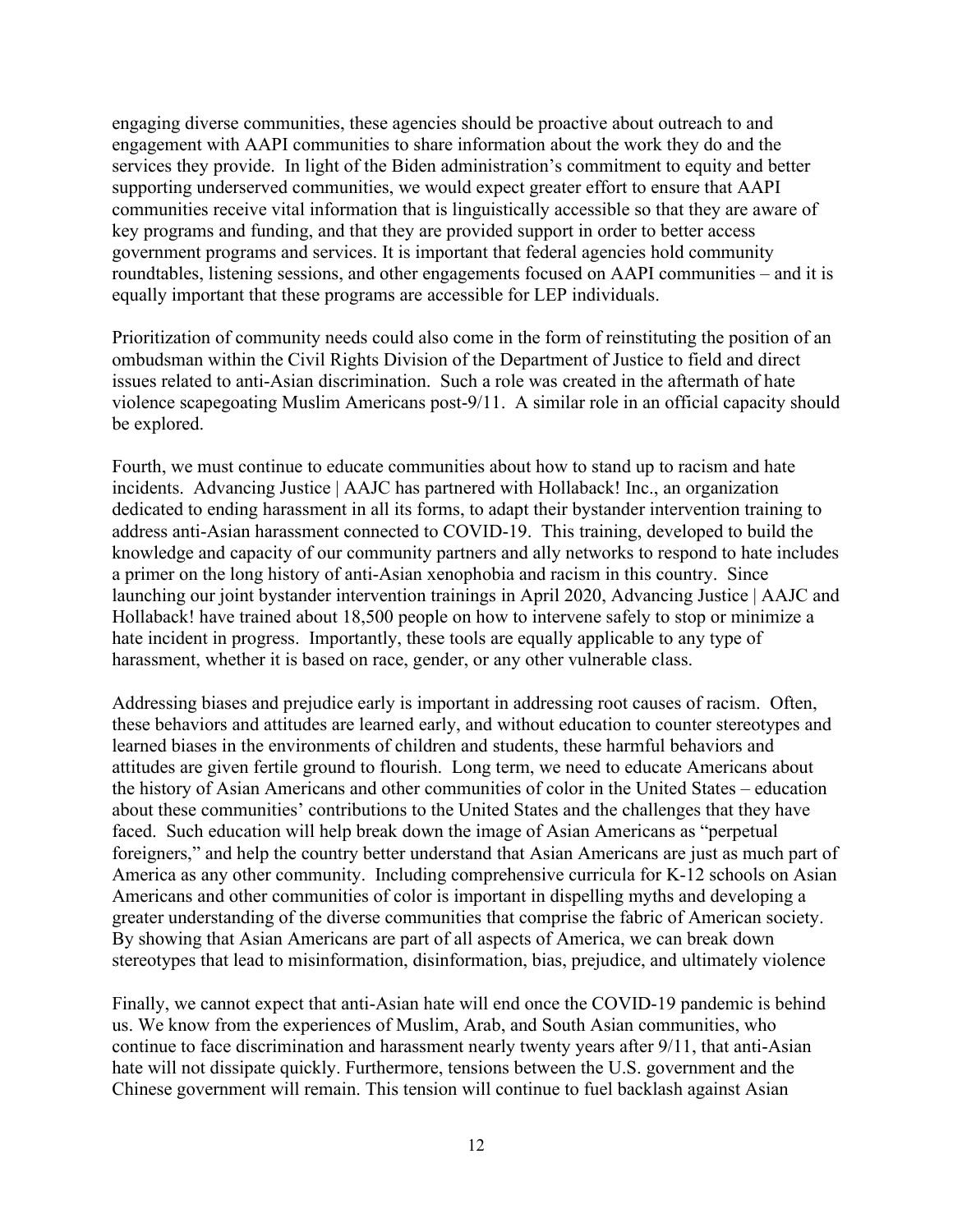Americans in the U.S. A direct historic reference would be to the 1980s and the anti-Japanese sentiment that arose of out competition over trade. One result of that trade war was the murder of Vincent Chin in Detroit, Michigan by two out-of-work autoworkers who blamed him, a Chinese American man, for the woes of the U.S. auto industry. Recent attacks suggest that we already may be repeating history. We must curtail this violence and hate.

Leaders on both sides of the aisle must be challenged if they engage in "China-bashing" without the proper nuance between the actions of the Chinese government and Chinese or Asian culture generally. Here, words matter. Use of terminology that experts have recognized to stigmatize communities must not be used. There is no scientific or medical benefit to such terminology, and the cost to the Asian American community is clear. Likewise, media must be vigilant to avoid similar offensive terminology or photographs when discussing COVID-19. When the pandemic first hit the United States, media used stock photos of Asian American neighborhoods or Asians in masks even though the story had nothing to do with Asia or Asian Americans but rather increasing infection rates in areas of the United States. Such imagery promoted misinformation that Asians bore a special responsibility for bringing the virus to the United States, or that areas with Asian American populations were more susceptible to outbreaks.

Just as anti-Asian hate was fomented across multiple media and governmental platforms, moving forward, we must call out anti-Asian hate on all of these platforms. That includes the continued good work of journalists who have covered this issue in recent weeks, and the longstanding work of the Asian American Journalists Association issuing guidance against the use of language fueling xenophobia and racism from the outset of the pandemic<sup>[44](#page-12-0)</sup> and calling on the prioritization of coverage of anti-Asian racism and violence.[45](#page-12-1) This includes the welcome efforts of the Biden Administration in condemning anti-Asian hate and violence in no uncertain terms.<sup>46</sup> This also includes the participation of industry and celebrities, calling out anti-Asian hate from the platforms they hold. And this includes, in particular, the cooperation of online platforms in developing and enforcing policies against content fomenting racism, xenophobia, and violence.

## **CONCLUSION**

Given the immense diversity of the AAPI community, and the extreme disparity in needs across socioeconomic status, language, geography, and much more, any efforts to address racial inequities, discrimination, and violence in this nation must address the true needs of the AAPI community that are masked by the model minority myth. The other myth is that of "perpetual foreigner" – that we, no matter the centuries of American history we have been part of building –

<span id="page-12-0"></span><sup>44</sup> Press Release, Asian American Journalists Association, Joint Statement Denouncing Anti-Asian Racism During Coronavirus Outbreak, (March 19, 2020)[, https://aaja.org/2020/03/19/joint-statement-denouncing-anti-asian-racism](https://aaja.org/2020/03/19/joint-statement-denouncing-anti-asian-racism-during-coronavirus-outbreak/)[during-coronavirus-outbreak/](https://aaja.org/2020/03/19/joint-statement-denouncing-anti-asian-racism-during-coronavirus-outbreak/)

<span id="page-12-1"></span><sup>45</sup> Press Release, Asian American Journalists Association, AAJA Condemns Anti-Asian Racism and Challenges Newsrooms to Prioritize Coverage of Anti-Asian Violence, (February 11, 2021), [https://aaja.org/2021/02/11/aaja](https://aaja.org/2021/02/11/aaja-condemns-anti-asian-racism-and-challenges-newsrooms-to-prioritize-coverage-of-anti-asian-violence/)[condemns-anti-asian-racism-and-challenges-newsrooms-to-prioritize-coverage-of-anti-asian-violence/](https://aaja.org/2021/02/11/aaja-condemns-anti-asian-racism-and-challenges-newsrooms-to-prioritize-coverage-of-anti-asian-violence/)

<span id="page-12-2"></span><sup>46</sup> AAPI Presidential Memorandum, [https://www.whitehouse.gov/briefing-room/presidential](https://www.whitehouse.gov/briefing-room/presidential-actions/2021/01/26/memorandum-condemning-and-combating-racism-xenophobia-and-intolerance-against-asian-americans-and-pacific-islanders-in-the-united-states/)[actions/2021/01/26/memorandum-condemning-and-combating-racism-xenophobia-and-intolerance-against-asian](https://www.whitehouse.gov/briefing-room/presidential-actions/2021/01/26/memorandum-condemning-and-combating-racism-xenophobia-and-intolerance-against-asian-americans-and-pacific-islanders-in-the-united-states/)[americans-and-pacific-islanders-in-the-united-states/](https://www.whitehouse.gov/briefing-room/presidential-actions/2021/01/26/memorandum-condemning-and-combating-racism-xenophobia-and-intolerance-against-asian-americans-and-pacific-islanders-in-the-united-states/)